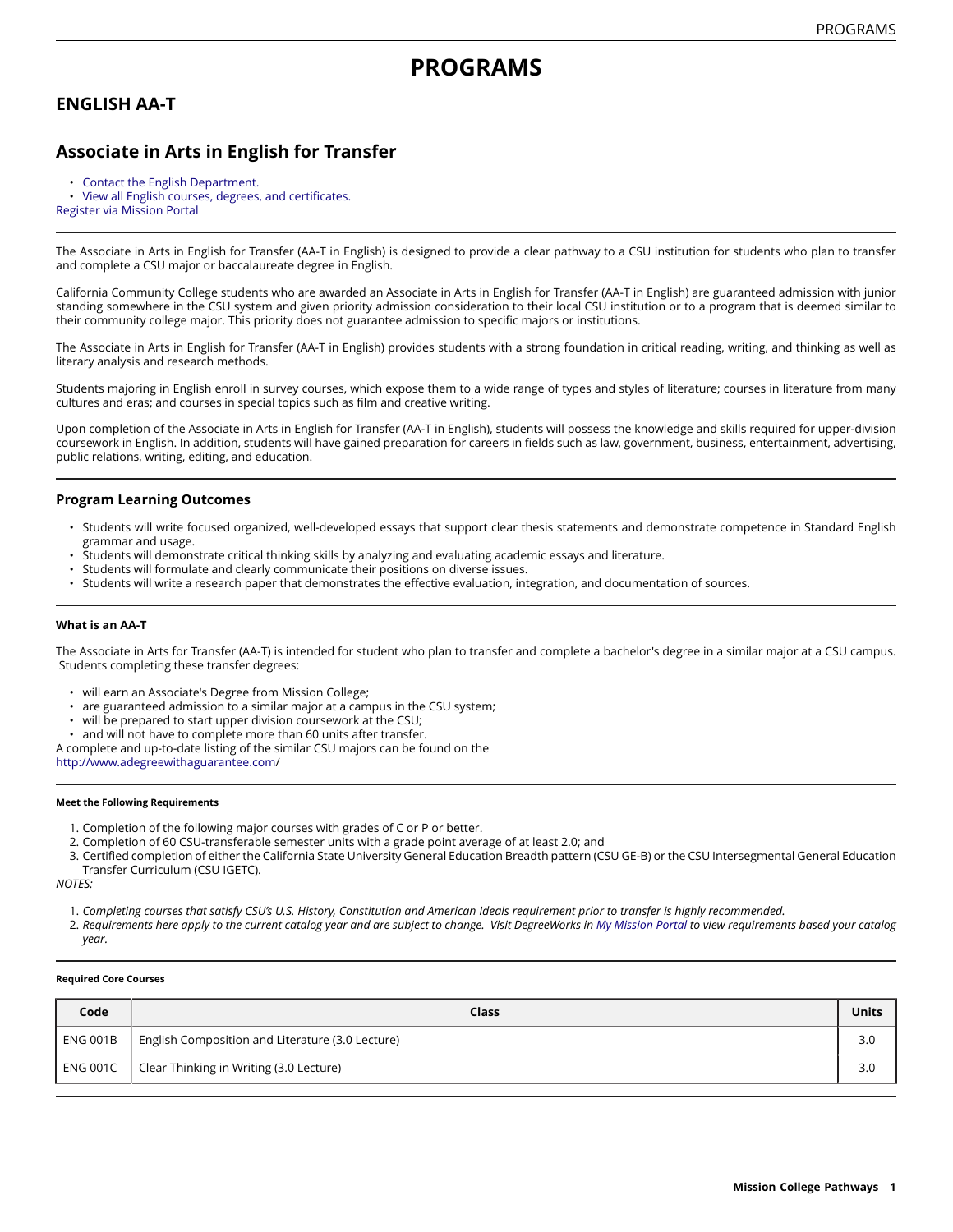### **List A - Select two (2) courses from the following (minimum 6.0 units)**

| Code            | Class                                                         | Units |
|-----------------|---------------------------------------------------------------|-------|
| ENG 005A        | English Literature Through 18th Century (3.0 Lecture)         | 3.0   |
| ENG 005B        | English Literature From 19th Century to Present (3.0 Lecture) | 3.0   |
| <b>ENG 006B</b> | Survey of World Literature (3.0 Lecture)                      | 3.0   |
| <b>ENG 007A</b> | American Literature to 1865 (3.0 Lecture)                     | 3.0   |
| <b>ENG 007B</b> | American Literature 1865 to Present (3.0 Lecture)             | 3.0   |

## List B - Select any course not selected from List A or one (1) course from the following (minimum 3.0 units)

| Code           | Class                                       | <b>Units</b> |
|----------------|---------------------------------------------|--------------|
| <b>ENG 015</b> | Introduction to Film Analysis (3.0 Lecture) | 3.0          |
| <b>ENG 048</b> | Introduction to Shakespeare (3.0 Lecture)   | 3.0          |
| <b>ENG 070</b> | Creative Writing (3.0 Lecture)              | 3.0          |

## List C - Select any course not selected from List A or B or one (1) course from the following (minimum 3.0 units)

| Code            | Class                                                             | <b>Units</b> |
|-----------------|-------------------------------------------------------------------|--------------|
| <b>BUS 078B</b> | Business Communications (3.0 Lecture)                             | 3.0          |
| <b>ENG 013</b>  | Chicana/o-Latina/o Literature (3.0 Lecture)                       | 3.0          |
| <b>ENG 043</b>  | Classical Mythology (3.0 Lecture)                                 | 3.0          |
| <b>FRN 001</b>  | First Semester French (Elementary Level) (5.0 Lecture)            | 5.0          |
| <b>FRN 002</b>  | Second Semester French (Elementary Level) (5.0 Lecture)           | 5.0          |
| <b>FRN 003</b>  | Third Semester French (5.0 Lecture)                               | 5.0          |
| <b>FRN 004</b>  | Fourth Semester French (5.0 Lecture)                              | 5.0          |
| <b>HUM 001A</b> | Human Values in and From the Arts (3.0 Lecture)                   | 3.0          |
| <b>HUM 001B</b> | Human Values in and From the Arts (3.0 Lecture)                   | 3.0          |
| <b>IPN 001</b>  | First Semester Japanese (5.0 Lecture)                             | 5.0          |
| JPN 002         | Second Semester Japanese (5.0 Lecture)                            | 5.0          |
| SPA 001         | First Semester Spanish (Elementary Spanish) (5.0 Lecture)         | 5.0          |
| SPA 002         | Second Semester Spanish (Elementary Level) (5.0 Lecture)          | 5.0          |
| SPA 003         | Third Semester Spanish (5.0 Lecture)                              | 5.0          |
| SPA 004         | Fourth Semester Spanish (Intermediate Level) (5.0 Lecture)        | 5.0          |
| <b>SPA 050A</b> | Basic Conversational Spanish and Culture (3.0 Lecture)            | 3.0          |
| <b>SPA 050B</b> | Basic Conversational Spanish and Culture (3.0 Lecture)            | 3.0          |
| <b>VIE 001</b>  | First Semester Vietnamese (Elementary Level) (5.0 Lecture)        | 5.0          |
| <b>VIE 002</b>  | Second Semester Vietnamese (5.0 Lecture)                          | 5.0          |
| <b>VIE 049A</b> | Vietnamese for the Vietnamese-Speaking (3.0 Lecture)              | 3.0          |
| <b>VIE 049B</b> | Vietnamese Language and Culture for Fluent Speakers (3.0 Lecture) | 3.0          |

## **Required Units for the Major**

|                              | <b>Units</b> |
|------------------------------|--------------|
| Required Units for the Major | 18.0-20.0    |